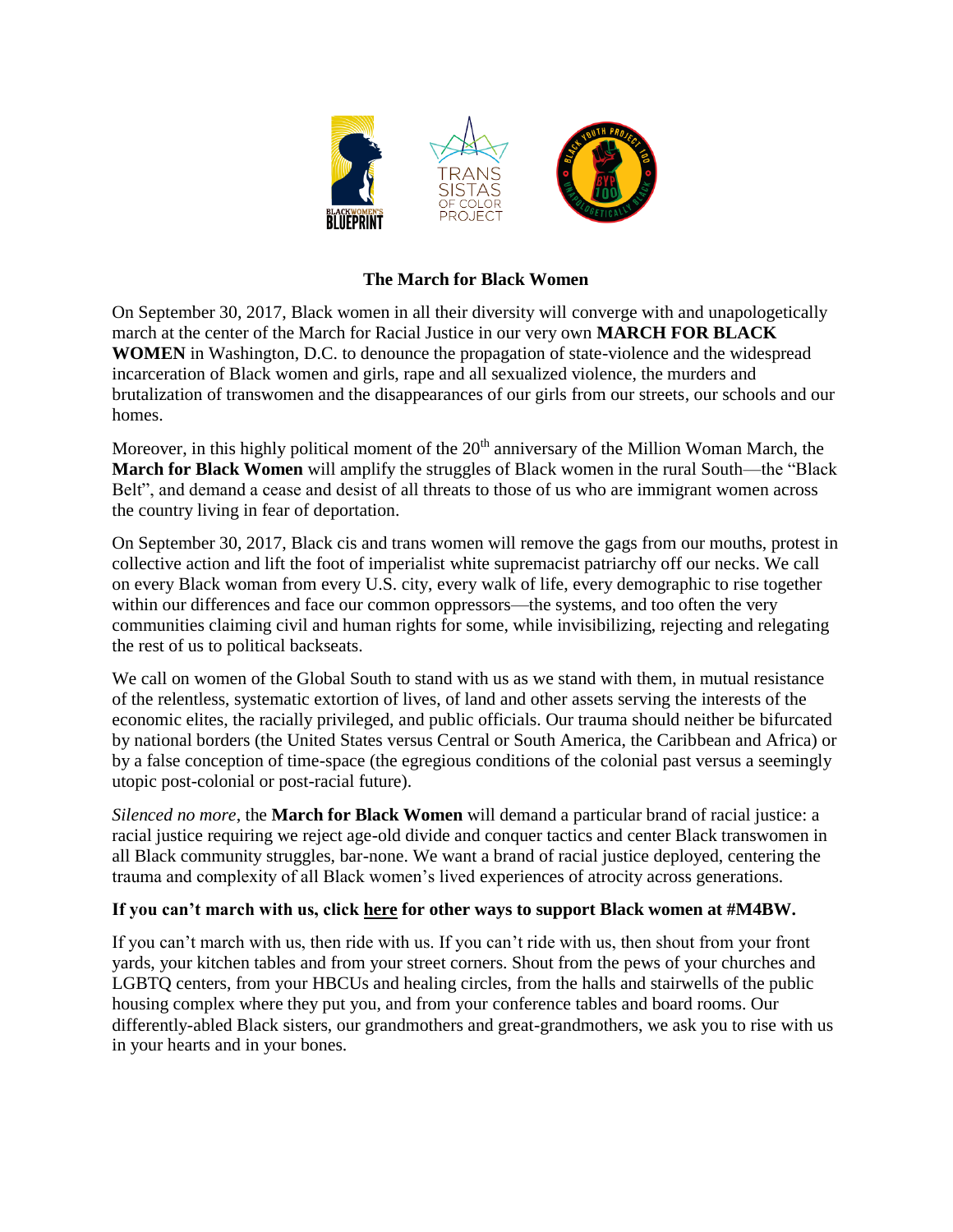**Rise with us with all that is within you, in a March for Racial Justice that means justice for all genders.**

-----------------------------

Recent actions by our federal government and leaders to dismantle our civil and human rights by plotting to eliminate access to health care, and in particular reproductive health; the increase of prisons while threatening to eliminate resources to communities of color that empower all of us to prevent violence against cis and trans identified women; and the undermining of economic justice demonstrates not only a disregard for the lives of all Black women in America, but perpetuates what James Baldwin prophetically proclaimed—that "the American Dream is at the expense of [Black people]". The physical, financial and social enrichment of the nation-state at the expense of Black bodies and at the expense of Black lives is too old a strategy, and Black women will not allow for it. It is us, and in particular trans Black women and our girls, and our elders and those of us on a low income, who bear the brunt of a multitude of racialized and sexualized abuses which are not challenged with outrage, do not make the screens of our social media pages nor our televisions.

In this moment of realization once again that "*we are all we've got*," we call on all Black Lives Matter, Movement for Black Lives, and Black communities at large to march especially for the lives and rights of Black transwomen, for the gender non-conforming and for our Black girls in all the 50 states, plus the so-called territories and all the African diaspora. By their very being, it is through Black transwomen and Black girls that the revolutionary potential of our entire Black community resides. Theirs are the Black lives who underscore the poignancy of this moment, and a future where all Black women and Black communities are liberated from persistent, imposed and internalized axes of gender-oppression, domination and discrimination.

Please join us, our comrades and partners in the March for Black Women, in mass mobilization for our security and safety, our human rights and our freedoms, calling on the federal government and our own Black communities to take the following actions:

- 1. Issue an apology to all Black women for centuries of abuses, including sexual violence and reproductive violations against Black bodies, especially the brutalization of transwomen.
- 2. Beyond the 2016 Gender Bias Policing Guidance, ensure immediate and sustainable measures by the U.S. Government to eliminate incarcerations, incidences of rape and "sexual misconduct", police murder and violence against all Black women.
- 3. End the threat against the human right to healthcare and increase access, including all reproductive health care, bar none.
- 4. Ensure economic justice for Black low income women at the communal and federal level, many of whom are at increased risk for violence due to lack of economic power.
- 5. Cease and desist all threats of deportation of immigrant women across the country, especially those whose deportation may cost them their lives or safety.

## *National Organizers*

Farah Tanis, Black Women's Blueprint, New York Bré Anne Campbell, Trans Sistas of Color Project, Detroit Charlene Caruthers, Black Youth Project (BYP100), Chicago

*Our Steering Committee* Afua Addo, Center for Court Innovations